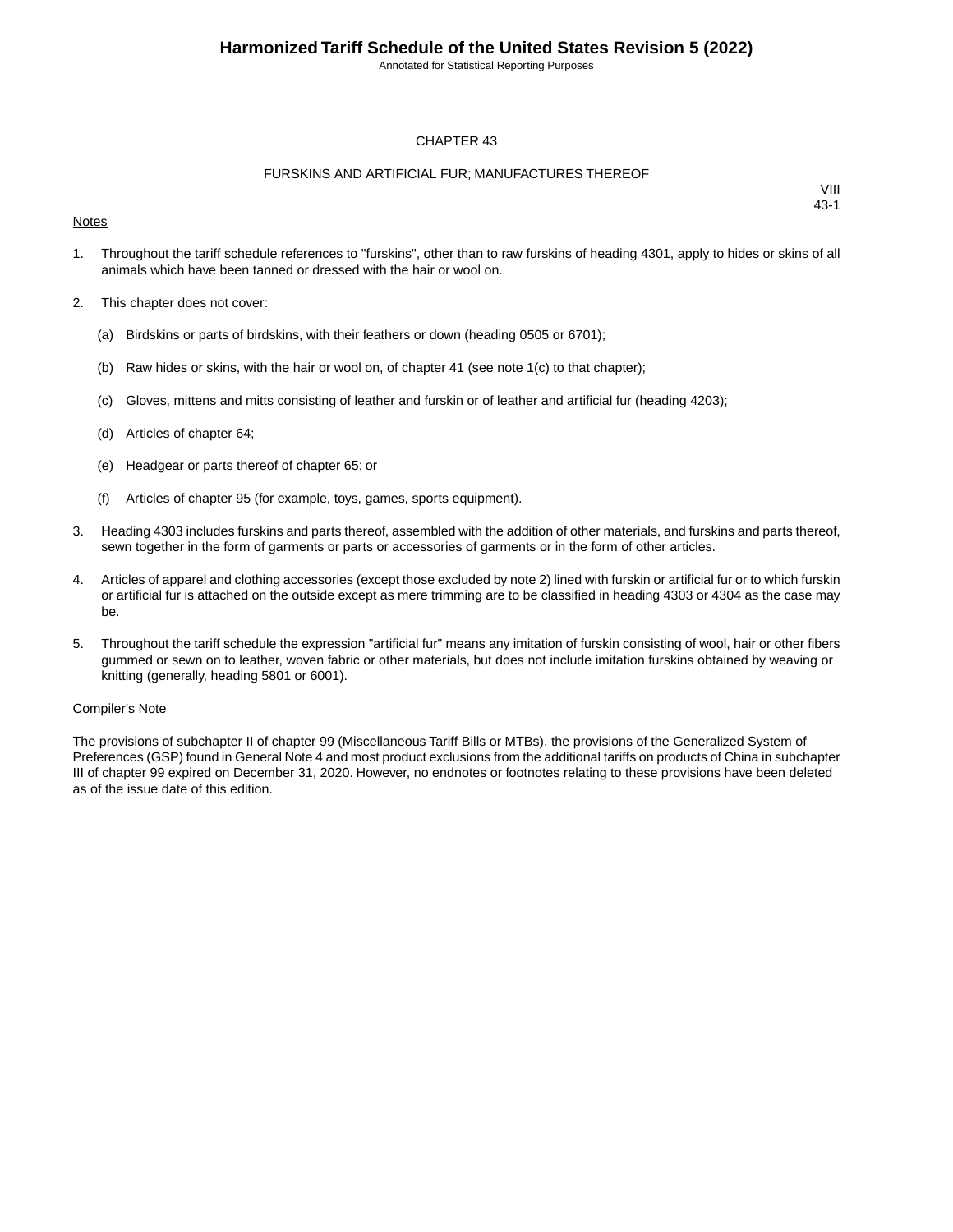Annotated for Statistical Reporting Purposes

| Heading/                 | Stat.       |                                                                                                                                                                              | Unit                  | Rates of Duty               |                                                                                   |                |
|--------------------------|-------------|------------------------------------------------------------------------------------------------------------------------------------------------------------------------------|-----------------------|-----------------------------|-----------------------------------------------------------------------------------|----------------|
| Subheading               | Suf-<br>fix | <b>Article Description</b>                                                                                                                                                   | of                    |                             |                                                                                   | $\overline{2}$ |
| 4301                     |             | Raw furskins (including heads, tails, paws and other pieces<br>or cuttings, suitable for furriers' use), other than raw hides and<br>skins of heading 4101, 4102 or 4103:    | Quantity              | General                     | Special                                                                           |                |
| 4301.10.00               |             |                                                                                                                                                                              |                       | $r = e^{\frac{1}{2}}$       |                                                                                   | Free           |
|                          | 10          |                                                                                                                                                                              | No.                   |                             |                                                                                   |                |
|                          | 20          |                                                                                                                                                                              | No.                   |                             |                                                                                   |                |
| 4301.30.00               | 00          | Of lamb, the following: Astrakhan, Broadtail, Caracul,<br>Persian and similar lamb, Indian, Chinese, Mongolian or<br>Tibetan lamb, whole, with or without head, tail or paws | No Free <sup>2/</sup> |                             |                                                                                   | Free           |
| 4301.60<br>4301.60.30 00 |             | Of fox, whole, with or without head, tail or paws:<br>Of silver, black or platinum fox (including those of any<br>fox which is a mutation, or type developed, from silver,   |                       |                             |                                                                                   |                |
|                          |             |                                                                                                                                                                              | No                    | $-5.1\%$ <sup>1/</sup>      | Free (A, AU, BH, CL, 50%<br>CO, D, E, IL, JO,<br>KR, MA, OM, P,<br>PA, PE, S, SG) |                |
| 4301.60.60 00            |             |                                                                                                                                                                              | No                    | $l$ Free $\frac{1}{l}$      |                                                                                   | Free           |
| 4301.80.02               |             | Other furskins, whole, with or without head, tail or paws                                                                                                                    |                       | Free <sup>1/</sup>          |                                                                                   | Free           |
|                          | 01          |                                                                                                                                                                              | No.                   |                             |                                                                                   |                |
|                          | 02          |                                                                                                                                                                              |                       |                             |                                                                                   |                |
|                          | 03          |                                                                                                                                                                              |                       |                             |                                                                                   |                |
|                          | 04          |                                                                                                                                                                              |                       |                             |                                                                                   |                |
|                          |             |                                                                                                                                                                              |                       |                             |                                                                                   |                |
|                          | 10          |                                                                                                                                                                              |                       |                             |                                                                                   |                |
|                          | 20          |                                                                                                                                                                              |                       |                             |                                                                                   |                |
|                          | 40          |                                                                                                                                                                              |                       |                             |                                                                                   |                |
|                          | 60          |                                                                                                                                                                              |                       |                             |                                                                                   |                |
|                          | 70          |                                                                                                                                                                              |                       |                             |                                                                                   |                |
|                          | 75          |                                                                                                                                                                              |                       |                             |                                                                                   |                |
|                          | 80          |                                                                                                                                                                              |                       |                             |                                                                                   |                |
|                          | 90          |                                                                                                                                                                              | I No.                 |                             |                                                                                   |                |
| 4301.90.00               | 00          | Heads, tails, paws and other pieces or cuttings, suitable                                                                                                                    | kg                    | $\cdot$ Free $\frac{27}{2}$ |                                                                                   | Free           |
|                          |             |                                                                                                                                                                              |                       |                             |                                                                                   |                |
|                          |             |                                                                                                                                                                              |                       |                             |                                                                                   |                |
|                          |             |                                                                                                                                                                              |                       |                             |                                                                                   |                |
|                          |             |                                                                                                                                                                              |                       |                             |                                                                                   |                |
|                          |             |                                                                                                                                                                              |                       |                             |                                                                                   |                |
|                          |             |                                                                                                                                                                              |                       |                             |                                                                                   |                |
|                          |             |                                                                                                                                                                              |                       |                             |                                                                                   |                |
|                          |             |                                                                                                                                                                              |                       |                             |                                                                                   |                |
|                          |             |                                                                                                                                                                              |                       |                             |                                                                                   |                |
|                          |             |                                                                                                                                                                              |                       |                             |                                                                                   |                |
|                          |             |                                                                                                                                                                              |                       |                             |                                                                                   |                |
|                          |             |                                                                                                                                                                              |                       |                             |                                                                                   |                |
|                          |             |                                                                                                                                                                              |                       |                             |                                                                                   |                |
|                          |             |                                                                                                                                                                              |                       |                             |                                                                                   |                |
|                          |             |                                                                                                                                                                              |                       |                             |                                                                                   |                |
|                          |             |                                                                                                                                                                              |                       |                             |                                                                                   |                |
|                          |             |                                                                                                                                                                              |                       |                             |                                                                                   |                |

VIII 43-2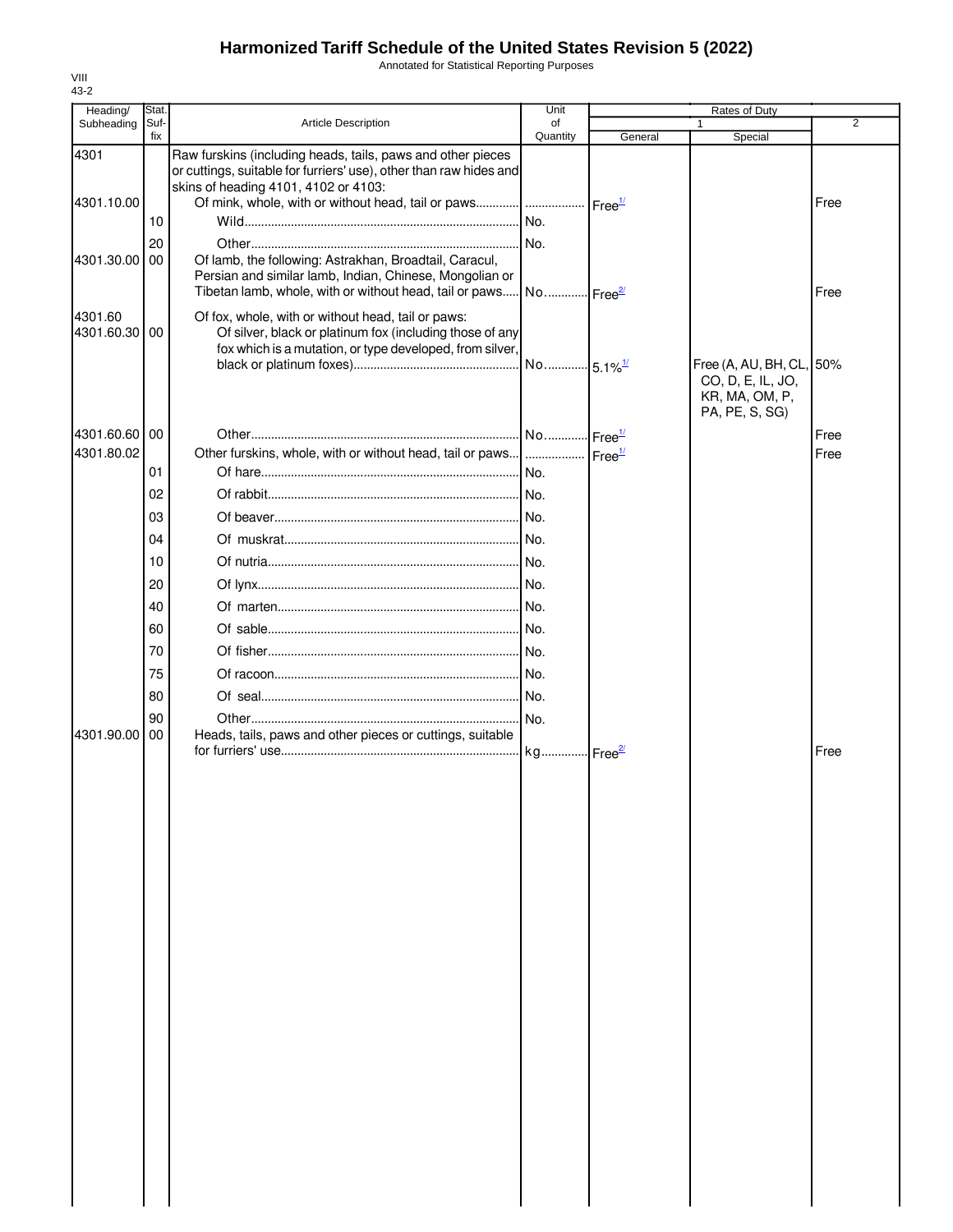Annotated for Statistical Reporting Purposes

| Heading/   | Stat.       |                                                                                                                                                                                                                                                                              | Unit      |                       |                                                                                   |                |
|------------|-------------|------------------------------------------------------------------------------------------------------------------------------------------------------------------------------------------------------------------------------------------------------------------------------|-----------|-----------------------|-----------------------------------------------------------------------------------|----------------|
| Subheading | Suf-<br>fix | Article Description                                                                                                                                                                                                                                                          | $\circ$ f |                       | $\mathbf{1}$                                                                      | $\overline{2}$ |
| 4302       |             | Tanned or dressed furskins (including heads, tails, paws and<br>other pieces or cuttings), unassembled, or assembled (without<br>the addition of other materials) other than those of heading<br>4303:<br>Whole skins, with or without head, tail or paws, not<br>assembled: | Quantity  | General               | Special                                                                           |                |
| 4302.11.00 |             |                                                                                                                                                                                                                                                                              |           | $2.1\%$ <sup>3/</sup> | Free (A, AU, BH, CL, 25%<br>CO, D, E, IL, JO,<br>KR, MA, OM, P,<br>PA, PE, S, SG) |                |
|            | $10$        |                                                                                                                                                                                                                                                                              |           |                       |                                                                                   |                |
|            | 20          |                                                                                                                                                                                                                                                                              |           |                       |                                                                                   |                |
|            |             |                                                                                                                                                                                                                                                                              |           |                       |                                                                                   |                |
|            |             |                                                                                                                                                                                                                                                                              |           |                       |                                                                                   |                |
|            |             |                                                                                                                                                                                                                                                                              |           |                       |                                                                                   |                |
|            |             |                                                                                                                                                                                                                                                                              |           |                       |                                                                                   |                |
|            |             |                                                                                                                                                                                                                                                                              |           |                       |                                                                                   |                |
|            |             |                                                                                                                                                                                                                                                                              |           |                       |                                                                                   |                |

VIII 43-3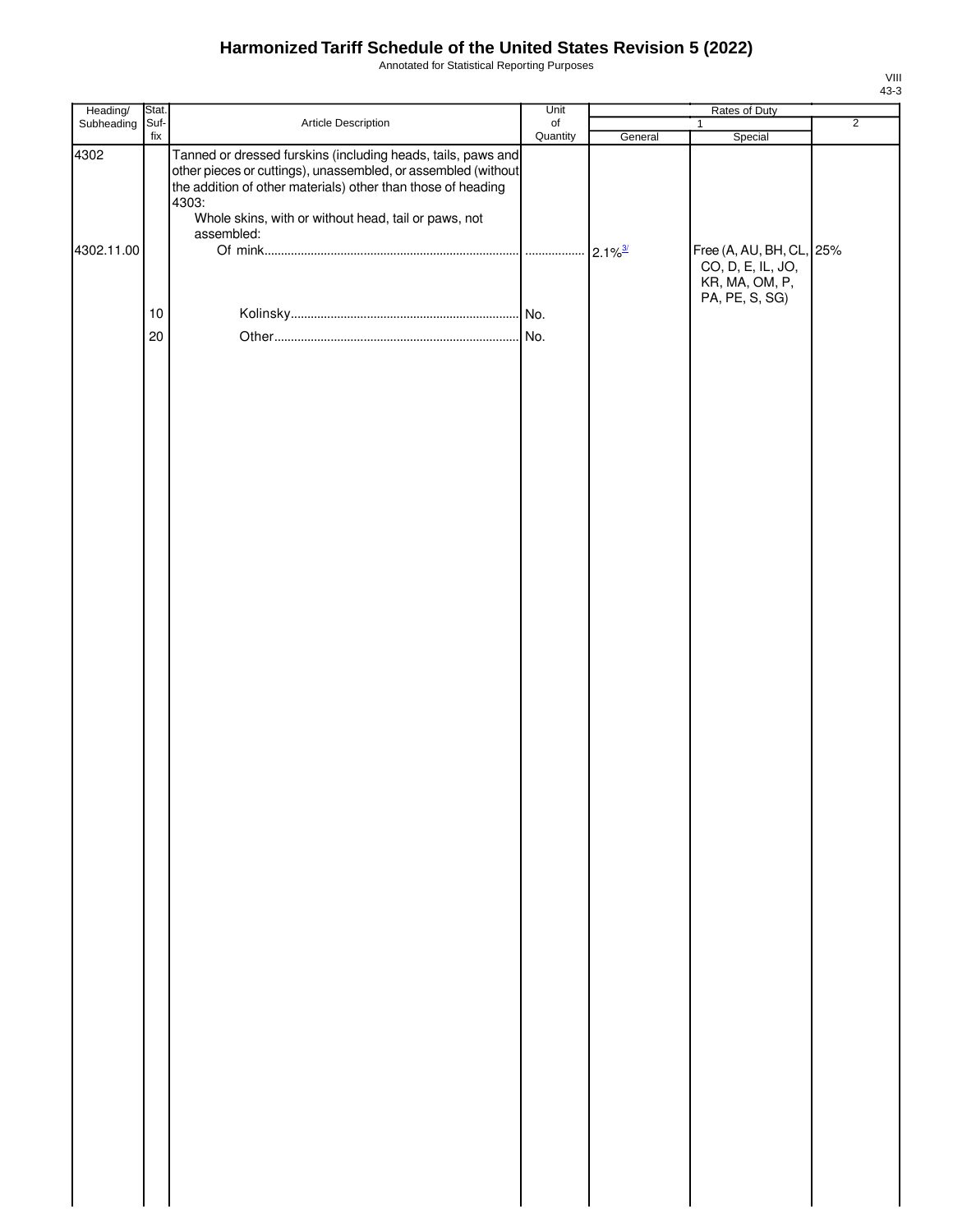Annotated for Statistical Reporting Purposes

| Heading/<br>Subheading                  | Stat.<br>Suf- | <b>Article Description</b>                                                                                                                                                                                                                                                                                                                                                                                   | Unit<br>of            |                            | Rates of Duty                                                                     | 2 |
|-----------------------------------------|---------------|--------------------------------------------------------------------------------------------------------------------------------------------------------------------------------------------------------------------------------------------------------------------------------------------------------------------------------------------------------------------------------------------------------------|-----------------------|----------------------------|-----------------------------------------------------------------------------------|---|
|                                         | fix           |                                                                                                                                                                                                                                                                                                                                                                                                              | Quantity              | General                    | Special                                                                           |   |
| 4302 (con.)<br>4302.19<br>4302.19.13 00 |               | Tanned or dressed furskins (including heads, tails, paws and<br>other pieces or cuttings), unassembled, or assembled (without<br>the addition of other materials) other than those of heading<br>4303: (con.)<br>Whole skins, with or without head, tail or paws, not<br>assembled: (con.)<br>Other:<br>Of lamb, the following: Astrakhan, Broadtail,<br>Caracul, Persian and similar lamb, Indian, Chinese, | No 2.2% <sup>3/</sup> |                            | Free (A, AU, BH, CL, 30%<br>CO, D, E, IL, JO,<br>KR, MA, OM, P,                   |   |
| 4302.19.15 00                           |               | Of beaver, chinchilla, ermine, fisher, fitch, fox,<br>leopard, lynx, marten, nutria, ocelot, otter, pony,<br>racoon, sable or wolf:<br>Of silver, black or platinum fox (including those<br>of any fox which is a mutation, or type<br>developed, from silver, black or platinum                                                                                                                             |                       |                            | PA, PE, S, SG)                                                                    |   |
|                                         |               |                                                                                                                                                                                                                                                                                                                                                                                                              | No 5.6% <sup>3/</sup> |                            | Free (A, AU, BH, CL, 50%<br>CO, D, E, IL, JO,<br>KR, MA, OM, P,<br>PA, PE, S, SG) |   |
| 4302.19.30                              |               | Other:                                                                                                                                                                                                                                                                                                                                                                                                       |                       | $1.5\%$ <sup>3/</sup>      | Free (A, AU, BH, CL, 25%<br>CO, D, E, IL, JO,<br>KR, MA, OM, P,<br>PA, PE, S, SG) |   |
|                                         | 30            |                                                                                                                                                                                                                                                                                                                                                                                                              |                       |                            |                                                                                   |   |
|                                         | 40            |                                                                                                                                                                                                                                                                                                                                                                                                              |                       |                            |                                                                                   |   |
| 4302.19.45                              | 70            |                                                                                                                                                                                                                                                                                                                                                                                                              |                       | $2.2\%$ <sup>3/</sup>      | Free (A, AU, BH, CL, 30%<br>CO, D, E, IL, JO,<br>KR, MA, OM, P,<br>PA, PE, S, SG) |   |
|                                         | 30            |                                                                                                                                                                                                                                                                                                                                                                                                              |                       |                            |                                                                                   |   |
|                                         | 40            |                                                                                                                                                                                                                                                                                                                                                                                                              | I No.                 |                            |                                                                                   |   |
|                                         | 70            |                                                                                                                                                                                                                                                                                                                                                                                                              | No.                   |                            |                                                                                   |   |
| 4302.19.55 00                           |               |                                                                                                                                                                                                                                                                                                                                                                                                              | No 2.7% <sup>3/</sup> |                            | Free (A, AU, BH, CL, 25%<br>CO, D, E, IL, JO,<br>KR, MA, OM, P,<br>PA, PE, S, SG) |   |
| 4302.19.60 00                           |               | Other:                                                                                                                                                                                                                                                                                                                                                                                                       | No                    | $\cdot$ 3.5% $\frac{3}{2}$ | Free (A, AU, BH, CL, 25%<br>CO, D, E, IL, JO,<br>KR, MA, OM, P,<br>PA, PE, S, SG) |   |
| 4302.19.75                              | 00            |                                                                                                                                                                                                                                                                                                                                                                                                              | No                    | $\cdot$ 1.7% $\frac{3}{2}$ | Free (A, AU, BH, CL, 30%<br>CO, D, E, IL, JO,<br>KR, MA, OM, P,<br>PA, PE, S, SG) |   |
|                                         |               |                                                                                                                                                                                                                                                                                                                                                                                                              |                       |                            |                                                                                   |   |

VIII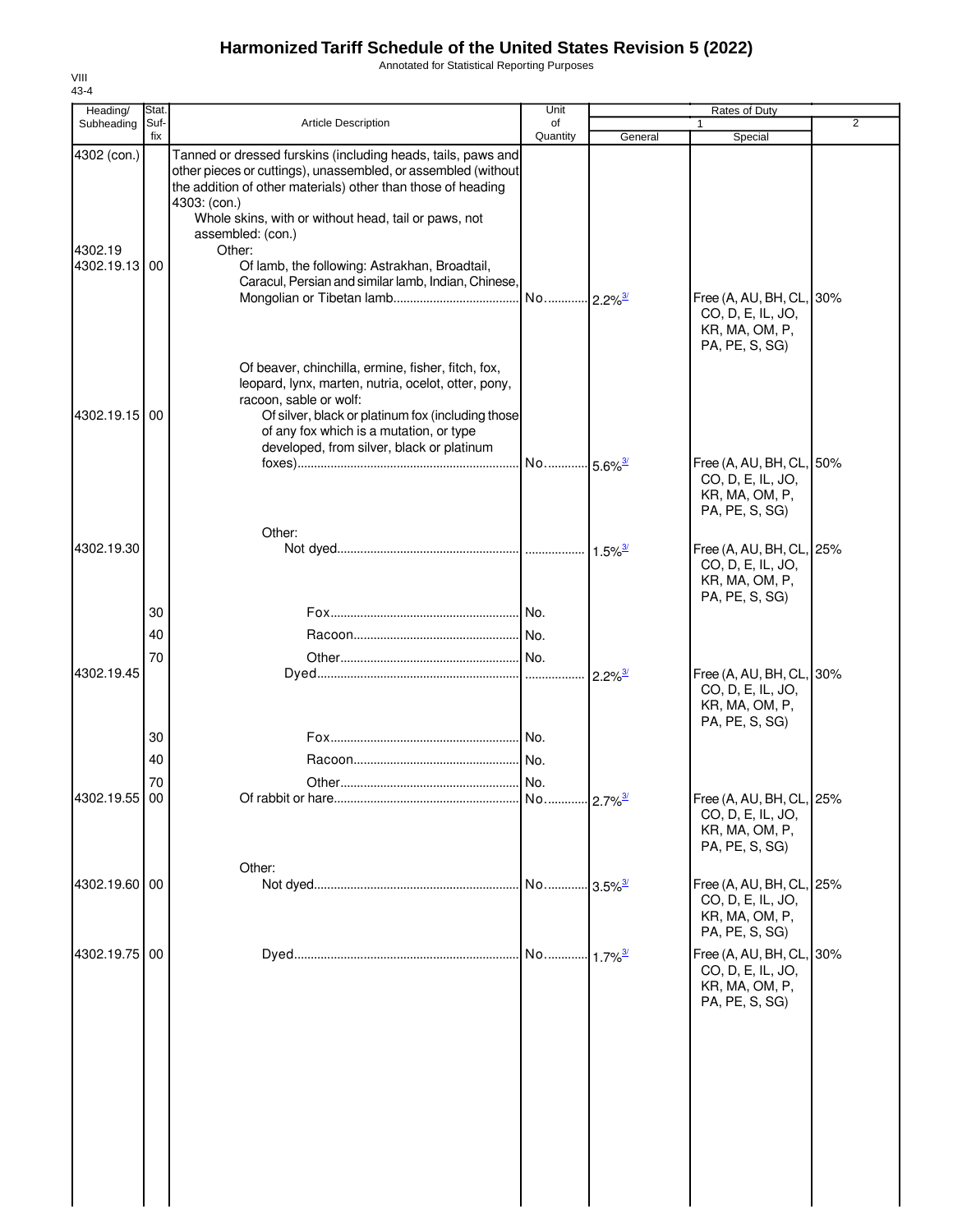Annotated for Statistical Reporting Purposes

| ×<br>٠<br>۰, |
|--------------|

| Heading/               | Stat.       |                                                                                                                                                                                                                                                                       | Unit                         | <b>Rates of Duty</b> |                                                                                                                       |                |
|------------------------|-------------|-----------------------------------------------------------------------------------------------------------------------------------------------------------------------------------------------------------------------------------------------------------------------|------------------------------|----------------------|-----------------------------------------------------------------------------------------------------------------------|----------------|
| Subheading             | Suf-<br>fix | Article Description                                                                                                                                                                                                                                                   | of<br>Quantity               | General              | $\mathbf{1}$<br>Special                                                                                               | $\overline{2}$ |
| 4302 (con.)<br>4302.20 |             | Tanned or dressed furskins (including heads, tails, paws and<br>other pieces or cuttings), unassembled, or assembled (without<br>the addition of other materials) other than those of heading<br>4303: (con.)<br>Heads, tails, paws and other pieces or cuttings, not |                              |                      |                                                                                                                       |                |
| 4302.20.30 00          |             | assembled:<br>Of beaver, Caracul or Persian lamb, chinchilla, ermine,<br>fisher, fitch, fox, Kolinsky, leopard, lynx, marten, mink,                                                                                                                                   |                              |                      | Free (A, AU, BH, CL, 25%<br>CO, D, E, IL, JO,<br>KR, MA, OM, P,                                                       |                |
| 4302.20.60 00          |             | Other:                                                                                                                                                                                                                                                                |                              |                      | PA, PE, S, SG)<br>Free (A, AU, BH, CL, 25%<br>CO, D, E, IL, JO,                                                       |                |
| 4302.20.90 00          |             |                                                                                                                                                                                                                                                                       |                              |                      | KR, MA, OM, P,<br>PA, PE, S, SG)<br>Free (A, AU, BH, CL, 30%<br>CO, D, E, IL, JO,                                     |                |
| 4302.30.00 00          |             | Whole skins and pieces or cuttings thereof, assembled kg 5.3% <sup>3/</sup>                                                                                                                                                                                           |                              |                      | KR, MA, OM, P,<br>PA, PE, S, SG)<br>Free (A, AU, BH, CL, 35%<br>CO, D, E, IL, JO,<br>KR, MA, OM, P,<br>PA, PE, S, SG) |                |
| 4303<br>4303.10.00     |             | Articles of apparel, clothing accessories and other articles of<br>furskin:                                                                                                                                                                                           |                              | $4\%$ <sup>4/</sup>  | Free (A*, AU, BH,                                                                                                     | 50%            |
|                        | 30<br>60    |                                                                                                                                                                                                                                                                       |                              |                      | CL, CO, D, E, IL,<br>JO, KR, MA, OM,<br>P, PA, PE, S, SG)                                                             |                |
| 4303.90.00 00          |             |                                                                                                                                                                                                                                                                       | No.<br>No Free <sup>3/</sup> |                      |                                                                                                                       | 50%            |
|                        |             |                                                                                                                                                                                                                                                                       |                              |                      | Free (A+, AU, BH,<br>CL, CO, D, E, IL,<br>JO, KR, MA, OM,<br>P, PA, PE, S, SG)                                        | 74%            |
|                        |             |                                                                                                                                                                                                                                                                       |                              |                      |                                                                                                                       |                |
|                        |             |                                                                                                                                                                                                                                                                       |                              |                      |                                                                                                                       |                |
|                        |             |                                                                                                                                                                                                                                                                       |                              |                      |                                                                                                                       |                |